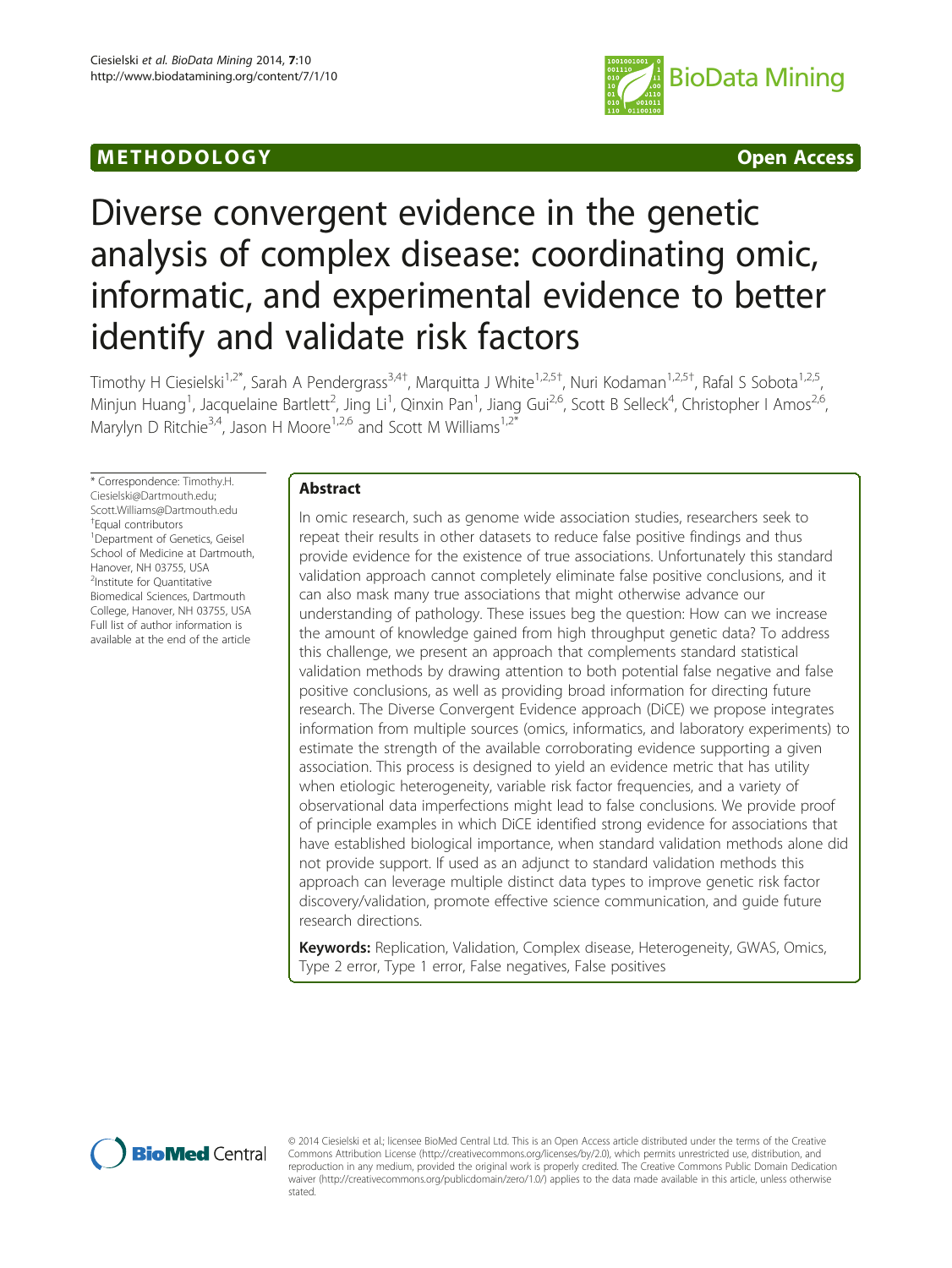#### Introduction

#### The validation of findings in complex disease research

The accepted gold standard for demonstrating associations in omic research settings, such as genome wide association studies, is the independent replication of preliminary findings [\[1](#page-15-0)]. Testing for replication involves assessing consistency by trying to repeat results in an independent sample from the original population with the same analytic approach [\[2\]](#page-15-0). However, many large genetic epidemiology studies and meta-analyses do not use samples from one source population, and therefore, do not attempt replication per se, but validation [[2\]](#page-15-0). This conventional confirmation process can help to minimize false positive findings, and in doing so provides fairly compelling evidence for the existence of true associations. Although in recent years it has become evident that chance, limited power, publication bias and a variety of other factors can make this evidence less compelling than it otherwise would be [\[3,4](#page-15-0)]. Unfortunately, this methodology can also mask many true associations that would otherwise advance etiological research. Given that the efficacy and efficiency of research depends on reducing both false positive and false negative conclusions, validation approaches should be developed that can better prevent both types of erroneous conclusions.

If our goal is to find factors, such as genetic or environmental factors that contribute to pathophysiology, then we need to consider whether using standard validation methodology alone provides the best approach. In this paper, we propose an additional validation framework that can be used to enhance discovery and validation in omic research settings, such as transcriptome, exposome, and genome-wide association studies (GWAS).

#### Shortcomings of traditional validation

Contemporary validation methods require that disease associations are observable in multiple study populations. If we acknowledge the heterogeneity of complex disease and the limitations of observational data, then we should expect that many biologically meaningful associations will not be consistently confirmed by these standard validation methods. The etiologies of complex diseases may involve multiple causal cofactors, and each of these factors may have distributions that vary greatly between study populations. We also know that observational data is often flawed; crucial variables may be unmeasured or inconsistently measured, and systematic biases can occur in ascertainment, measurement, study design, and analysis. Thus, there are numerous situations in which a true finding may fail to be confirmed using the traditional validation approach [[5-7\]](#page-15-0).

Additionally, current validation methods may unnecessarily inflate the rate of false negative conclusions by requiring strict multiple testing adjustments in settings where false positive conclusions could be effectively minimized with additional confirmatory data [\[8](#page-15-0)]. In other words, a single p-value threshold in a single analysis, no matter how strict the adjustment for multiple testing, may do a poor job of distinguishing true positive findings. Zaykin and Zhivotovsky [\[9](#page-15-0)] point out that the p-values for true associations tend to have ranks that are interspersed among p-values for false positive findings and that these true association p-values are often not found among the most extreme values. Thus, even strict significance thresholds cannot always separate true positive from false positive findings, and more evidence will generally be needed to determine which associations are worthy of follow-up. Multiple testing corrections can reduce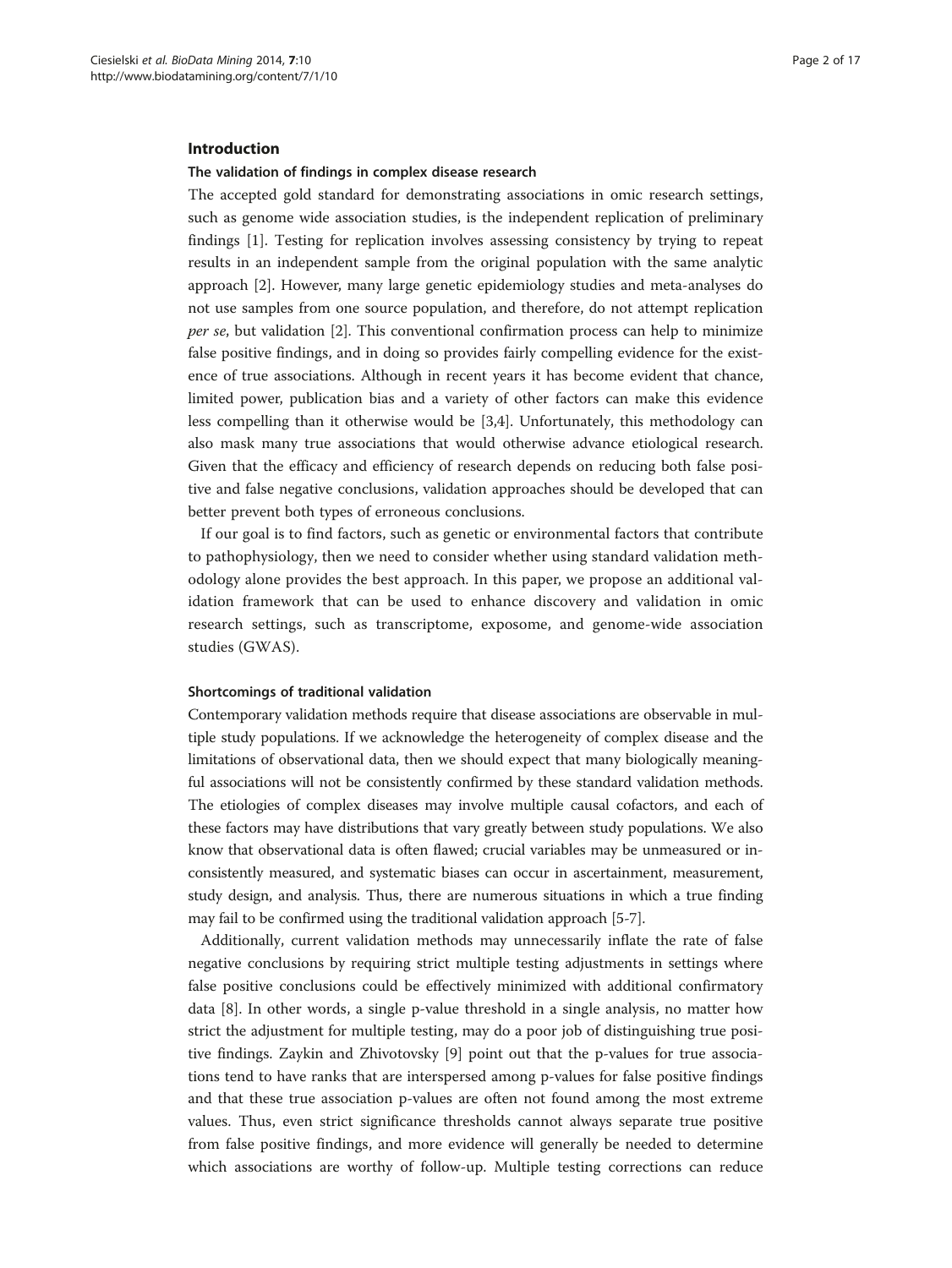type 1 errors, but they cannot solve the primary problem, that a single threshold in one analysis cannot distinguish between noise and signal of the same magnitude.

Finally, even when a finding is robust and traditional validation is observed, it still might be a false positive [[7\]](#page-15-0), and a consistent pattern of bias may explain the results. Careful validation protocols within one type of data should reduce false positive findings [[10\]](#page-15-0) but they cannot prevent false positive findings due to cryptic bias that is intrinsic to that single data type (e.g. consistent confounding in the relevant observational studies that is consistently not accounted for). In other words traditionally-validated findings that have not been examined with diverse methods may still be spurious because of systematic errors present in the single research approach used. Overall, we know that p-values have a variety of weaknesses when being used in scientific reasoning [[11,12](#page-15-0)], and we should recognize these limitations by reinforcing our frameworks for discovery and validation.

## Proposed: a new approach that utilizes Diverse Convergent Evidence (DiCE)

We argue that the conventional procedures for risk factor validation could be enhanced with the addition of a supplementary method that systematically assesses diverse independent lines of evidence. This type of multifaceted strategy could provide useful information in the presence of causal heterogeneity, unrecognized bias, imperfect study designs and other settings where traditional omic validation may yield erroneous conclusions. In this approach researchers actively gather multiple distinct sources of evidence to assess a given factor (e.g., variant, gene, exposure, or pathway) in the pathophysiology of interest. Then multiple findings from various research fields can be combined to gauge whether a critical mass of evidence implicates a given factor. In this process the weaknesses of one methodology can be addressed by the complementary strengths of others; for example, evidence from knockout animal models can support information from genetic epidemiology, and findings from experimental toxicology can strengthen information from environmental epidemiology.

Here we propose a framework, Diverse Convergent Evidence (DiCE), that can help researchers to assess the importance of potential factors and decide how to proceed (Figure [1\)](#page-3-0). DiCE promotes the coordination of complementary information from distinct fields to guide decisions about which findings are most worthy of follow-up efforts. When considered with the results of standard validation procedures DiCE can be used to highlight conclusions that may be erroneous (false negative or false positive) based on a systematic assessment of external knowledge. In its role as a complementary methodology DiCE does not propose a definitive endpoint or establish a single criterion for association. Rather, it distinguishes between strong and weak evidence with the intent of guiding subsequent research. This approach reflects the long-known, but rarely utilized perspective that scientific reasoning can provide guidelines but not rigid criteria for causal inference [[13,14\]](#page-15-0). Typically, no single piece of evidence is necessary or sufficient for causal inference in complex disease research. If applied appropriately, the consideration of diverse lines of evidence can clarify what additional information is needed to advance our understanding of a given disease process and help investigators to apply limited resources intelligently. This framework moves beyond a single narrow approach for answering questions about complex disease to appropriately reflect etiologic and inter-dataset heterogeneity when seeking causative factors.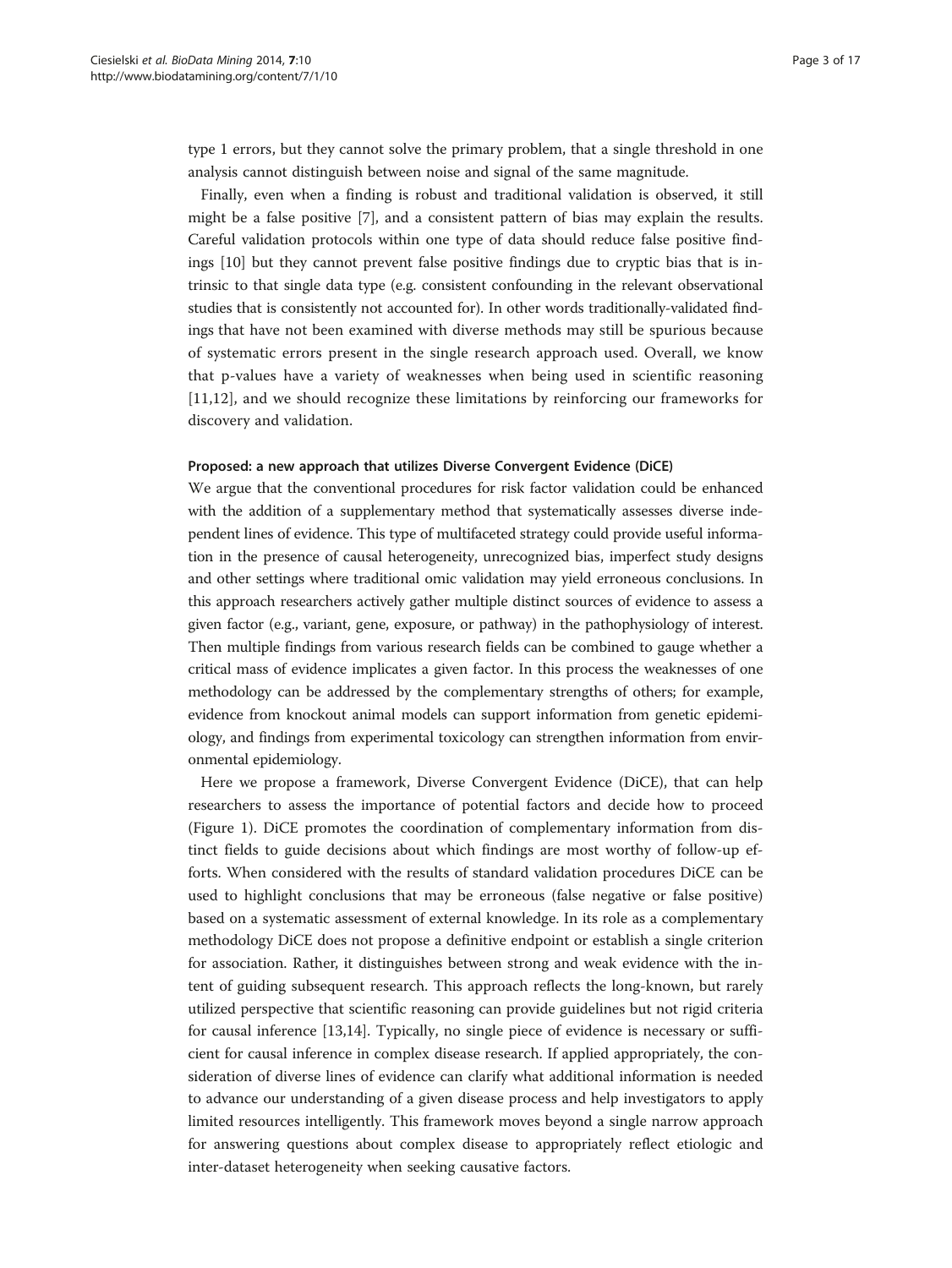<span id="page-3-0"></span>

## Integrating evidence to calculate a DiCE score

The DiCE system evaluates putative causal factors (e.g. genes or environmental exposures) in three broad categories of evidence: omic/observational, informatic, and laboratory experiments (Figure 1). As proposed, evidence from each category contributes to a composite score that reflects the overall strength of the evidence for a factor's involvement in the pathophysiology of interest (Table [1](#page-4-0) and Figure [2\)](#page-4-0). The score for a given factor is elevated in the presence of diverse convergent evidence. This approach can help researchers to: 1) characterize the available evidence for a specific factor of interest; and 2) prioritize findings for further research.

## Omic evidence

In this framework a factor receives 1 point for being identified in an omic screening analysis (e.g. GWAS) and can then receive 3 additional points if it is validated in a second omic study using standard methods. The choice of a significance threshold is a hotly debated topic in the setting of agnostic omic scans. Because a number of significance thresholds can be defended, we leave this to the discretion of the researcher, as long as a consistent rationale is used. In our examples, we use the commonly accepted multiple testing adjusted significance threshold of  $p < 5 \times 10^{-8}$  [\[15](#page-15-0)]. To account for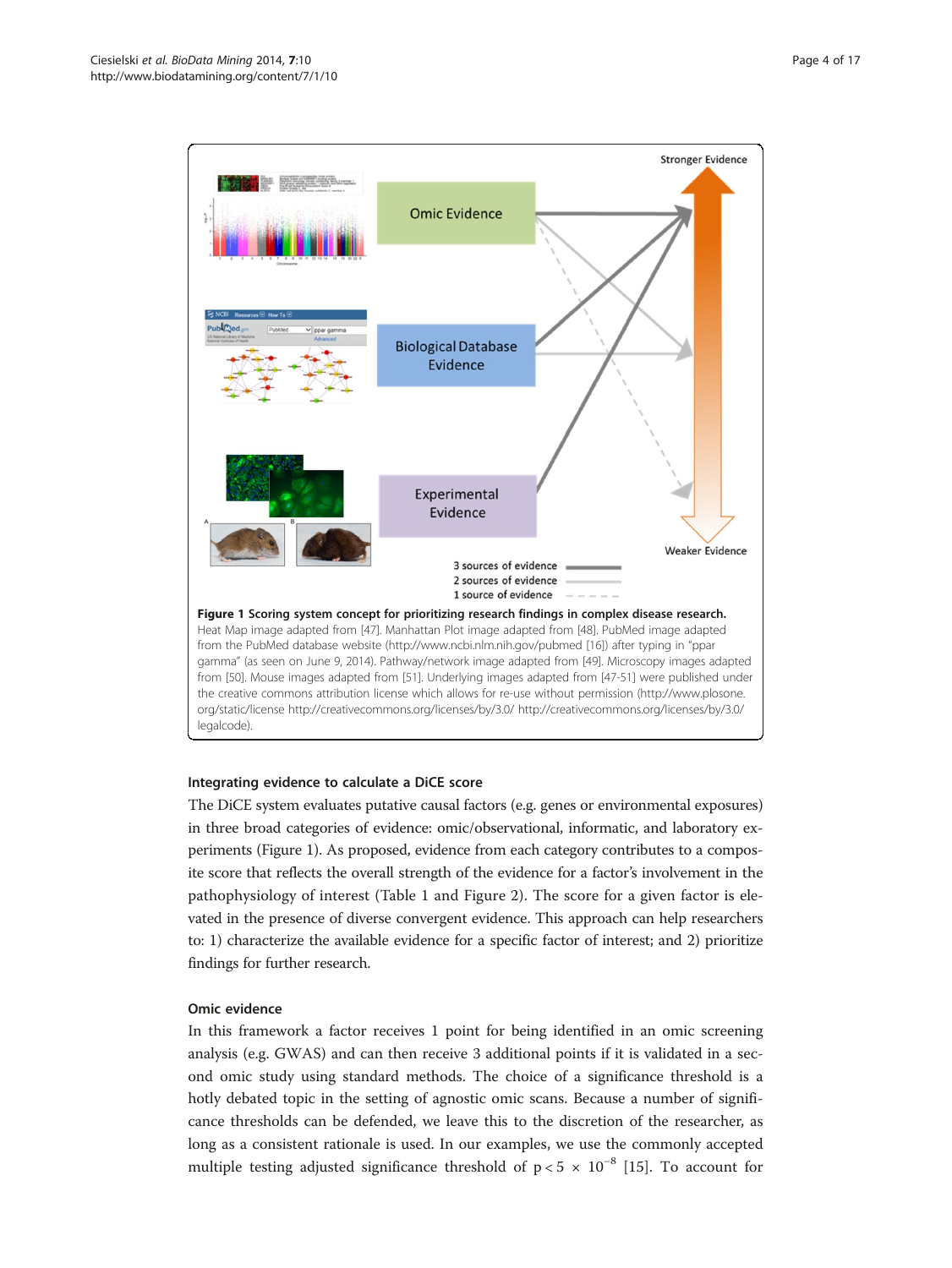| Omic/Observational evidence                         | Biological database (Informatic)<br>evidence                                                | Experimental (Laboratory) evidence                                                                            |  |  |  |  |  |  |  |
|-----------------------------------------------------|---------------------------------------------------------------------------------------------|---------------------------------------------------------------------------------------------------------------|--|--|--|--|--|--|--|
| Single Significant Finding                          | Evidence from PubMed, KEGG, GEO,<br>GO or etc. linking the factor to<br>the pathophysiology | Evidence from animal or cell/molecular<br>models demonstrating a role of the<br>factor in the pathophysiology |  |  |  |  |  |  |  |
| Yes (1 point)                                       | Yes (3 points)                                                                              | Yes (3 points)                                                                                                |  |  |  |  |  |  |  |
| No (0 points)                                       | No (0 points)                                                                               | No (0 points)                                                                                                 |  |  |  |  |  |  |  |
| <b>And Either</b>                                   |                                                                                             |                                                                                                               |  |  |  |  |  |  |  |
| Standard Statistical Validation<br>(3 points) or    |                                                                                             |                                                                                                               |  |  |  |  |  |  |  |
| Alternative Statistical Validation<br>(2 points) or |                                                                                             |                                                                                                               |  |  |  |  |  |  |  |
| No Statistical Validation<br>(0 points)             |                                                                                             |                                                                                                               |  |  |  |  |  |  |  |

<span id="page-4-0"></span>

some of the causes of type II error in standard omic validation attempts, a risk factor that does not receive the initial 3 standard validation points can still obtain 2 points for validation through alternative exploratory approaches. Some examples of defensible alternative statistical validation attempts would include: validation by meta-analysis; validation using a distinct analytic method (e.g. PCA adjusted vs. not, using imputation vs. not etc.); or validation after accounting for a masking covariate in your analysis (e.g. stratifying or adjusting for a confounder, or considering an interacting variable). The lower point value assigned to alternative statistical validation reflects the lower quality of evidence obtained through these post hoc validation attempts.

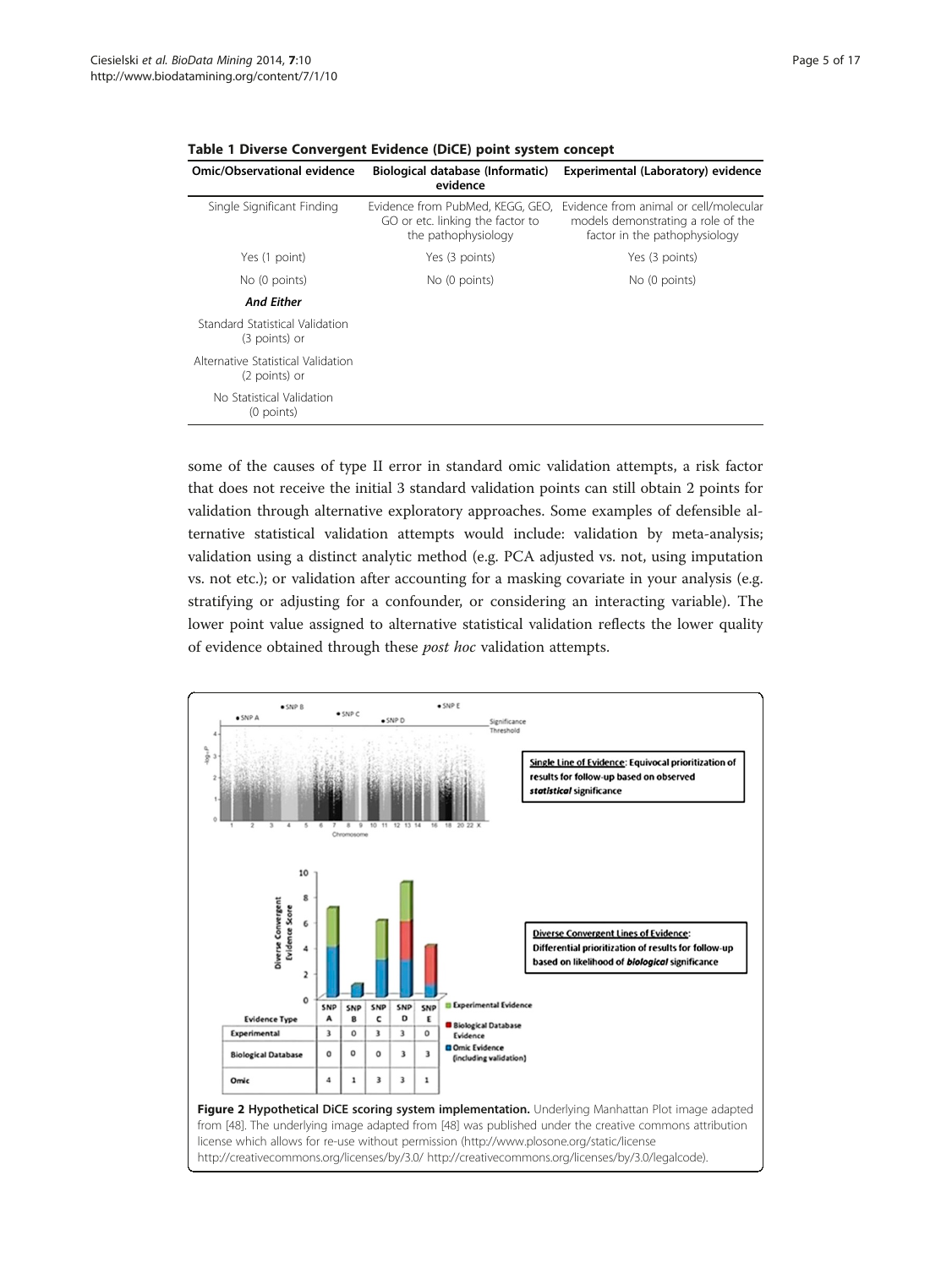#### Biological database or informatic evidence

To incorporate biological database evidence, a factor can receive 3 points if supportive evidence is obtained through informatics approaches. This is a broad category that encompasses evidence obtained from biological database (pathway or network analyses) and literature searches. There are a number of approaches that could be used here, including systematic searches in PubMed [[16\]](#page-15-0), GEO [[17](#page-15-0)], or other NCBI interfaces [[18](#page-15-0)], as well as KEGG [[19](#page-15-0)], GO [[20\]](#page-15-0), or other databases with biological annotations. Again, as with the omic evidence, the specific type of search employed here is flexible, but it should be kept consistent to generate comparable results.

#### Experimental evidence

Laboratory based information is integrated into the total score by adding 3 points if there are experiments that support the involvement of this factor in the pathophysiology of interest. These experiments may include animal knockout models, cell transfections, and treatment with environmental risk factors such as nutrients, medicines, or chemicals.

Some data may fit into more than one of the three categories but a single result should only be counted once. Essentially, this process uses the sum of provisional numerical values from distinct categories of evidence to evaluate the likelihood of a given finding being true and worthy of subsequent study. We suggest that a total composite score of  $\geq 6$  indicates strong evidence. Although the scores themselves are arbitrary, they convey ordinal information about the available diverse evidence, and there is a strong rationale for the relationship between the component scores and the chosen threshold. No single category of evidence is necessary or sufficient to achieve a score of 6. This threshold requires convergent evidence from at least two categories, but protects the conclusion from being deleteriously affected if one category of evidence (out of the three) is missing or flawed. Overall the DiCE process yields a semi-formal dynamic heuristic that is based in logic and empiricism. The choice of search strategies for implementing the DiCE framework can vary, but a thoughtful implementation combined with an explicit description of the search details, should consistently yield useful information.

In this method the points are assigned such that roughly equal weight is given to the three categories of validation evidence (omic, informatic, and experimental). This is designed into our proposal because it is typically not appropriate to definitively pick one category a priori as providing better evidence. For example, information from controlled experiments may be worth more when a good and relevant disease model is available. However, there may be no appropriate assays or models available for laboratory work or the available models may not be relevant to human physiology. The situation is even worse if the research community thinks they have a pertinent disease model, but is unaware of its fundamental failings. Observational omic data that comes from humans most likely has relevance to human disease. However, issues such as measurement error and confounding may make observational data problematic, and it is not always clear when these complications are present and unaccounted for. Having approximately equal weights for the three evidence categories makes the total score relatively resilient to the known and unknown failings of each type of evidence and provides no systematic and clear bias in score assignment.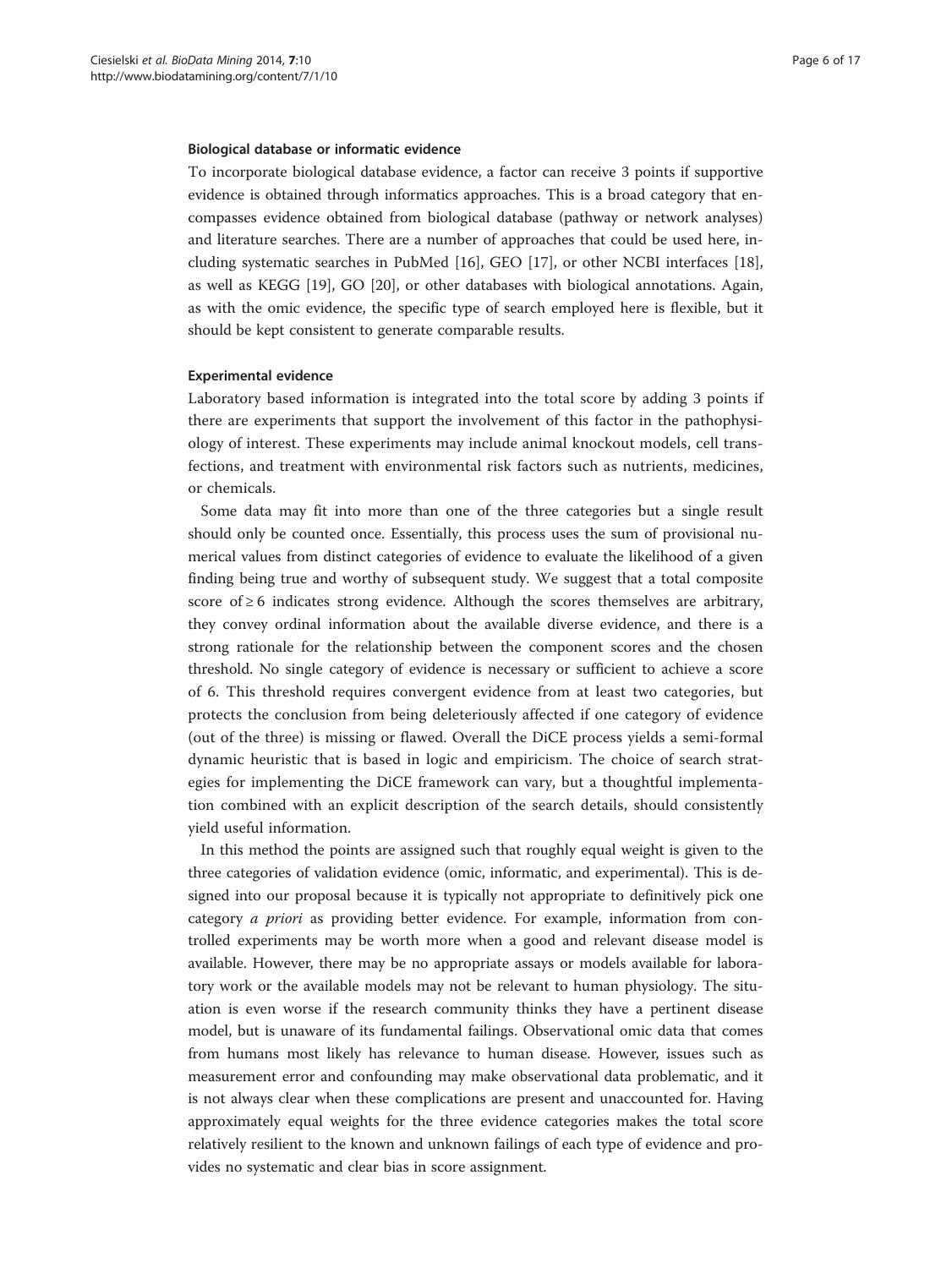One could consider developing a more nuanced DiCE scoring rubric, by attempting to quantify the number of total validations or rate of validation successes within each evidence category. However, this approach could defeat the purpose of the method. The number of validations within one category and the validation rate within each category do not always have a clear and consistent relationship to the truth of the finding in question, and we propose that at this point they should not be folded into the rubric because of added ambiguity. These issues could be reconsidered for future modifications to the DiCE system.

Overall, DiCE is a dynamic heuristic approach that promotes the collection and integration of diverse evidence for scientific decision making. The DiCE score and the follow-up directions it suggests can change as the available evidence changes.

# Utility of the DiCE supplementary validation approach: empirical cases Genetic resistance to severe malaria

In 2009 Jallow et al. published the results of a case control GWAS that searched for genetic variants associated with resistance to severe malaria [[21\]](#page-15-0). This study is of interest because at the time of publication there were several previously established genetic variants that were known to confer malaria resistance, including the Hemoglobin S allele, which reduces the risk of severe malaria ten-fold. However, the Hemoglobin S signal (i.e. p-value for a marker SNP) did not achieve genome-wide significance at the 5 × 10−<sup>8</sup> level [[15\]](#page-15-0) and none of the other known genetic risk factors (e.g., G6PD) met this criterion. The authors discussed several reasons for the failure to identify known loci, including low LD between the marker SNPs and the causal variants in their populations, and low frequencies of the causal variants in their populations. They were, however, able to attain significance by fine mapping at the Hemoglobin S locus, which was already known to associate with malaria from prior diverse evidence.

This highlights the importance of using more than one approach for causal factor identification, as information from independent lines of evidence prevented this variant from being overlooked even though it was missed by GWAS. The DiCE validation strategy proactively supports the collection of multifaceted evidence so that important signals are not missed due to the flaws of a single study, criterion, or method. Here we use the search for malaria resistance genes to demonstrate how our approach can help to characterize the strength of available evidence for specific factors and clarify future research directions.

## Hemoglobin S and malaria resistance

Using the DiCE scoring system we find that the evidence for the involvement of Hemoglobin S in malaria resistance is strong (Table [2](#page-7-0)), with a total score of 9, even though it failed traditional significance thresholds for genome wide association in the initial GWAS. The implementation details for these analyses are provided in Additional file [1](#page-14-0). Other analytic choices could be utilized but a consistent approach should be applied throughout the implementation.

We argue that a score of 9 provides extremely strong evidence, only possible in the presence of multiple convergent lines of evidence. In this case, we can definitively say that adherence to a single conservative analytic approach would have obscured a finding of biological interest. Rather than dismissing alternative omic analytic strategies, this system simply adjusts the score to reflect the reduced quality of statistical evidence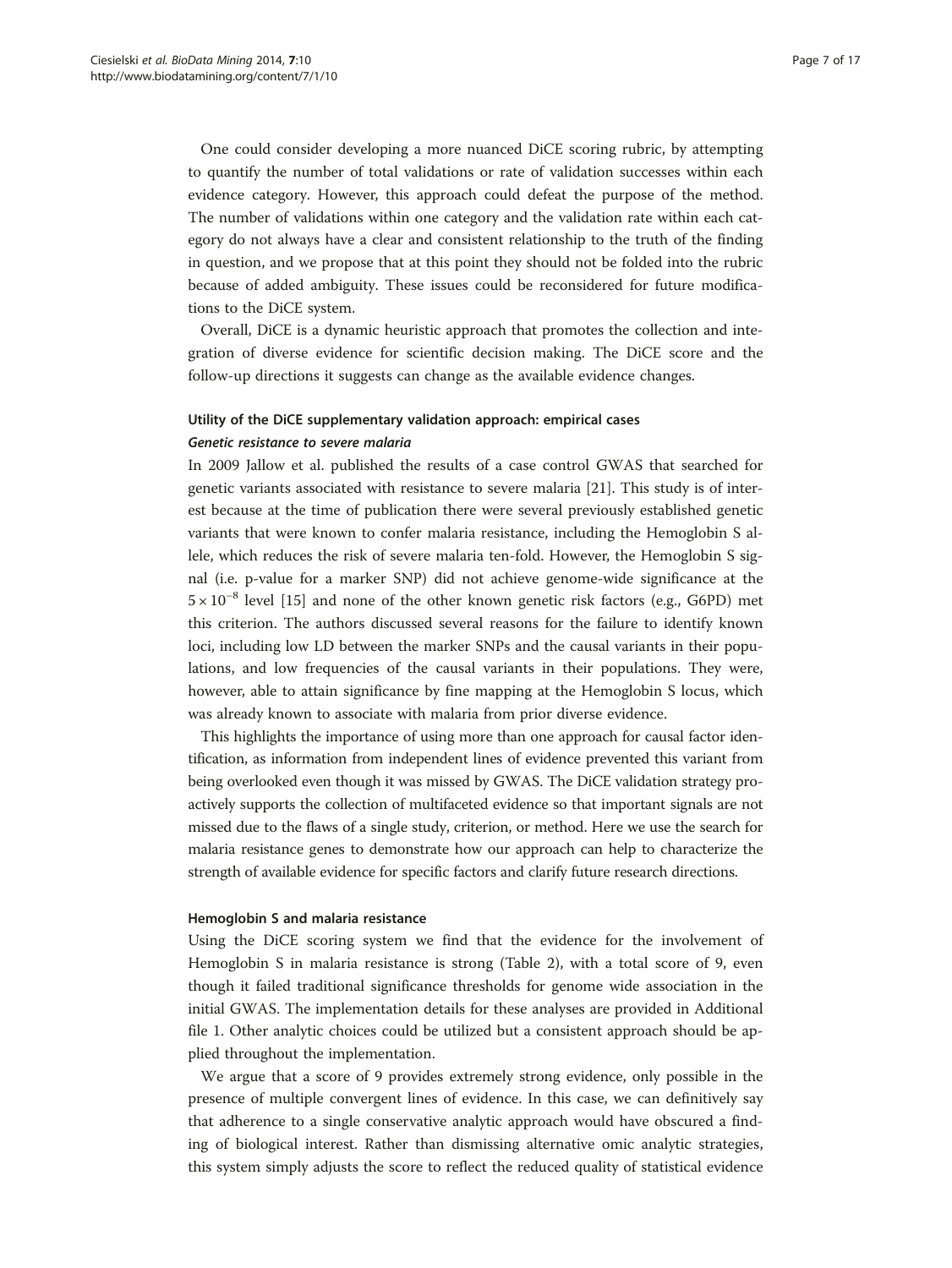| Gene and phenotype                                                                                                 | Omic/Observational<br>evidence |            | Biological<br>database<br>evidence | Experimental<br>evidence | Total<br>evidence<br>score* |
|--------------------------------------------------------------------------------------------------------------------|--------------------------------|------------|------------------------------------|--------------------------|-----------------------------|
|                                                                                                                    | Single finding                 | Validation |                                    |                          |                             |
| Hemoglobin S and malaria resistance<br>(a positive control that would not be<br>detected with traditional methods) |                                |            | 3                                  | 3                        | 9                           |
| ATP2B4 and malaria resistance (new lead)                                                                           |                                | 2          | 3                                  | 3                        | 9                           |
| MARVELD3 and malaria resistance (new lead)                                                                         |                                | 0          | 0                                  | 0                        |                             |
| PPARy and type 2 diabetes (another positive<br>control that would not be detected with<br>traditional methods)     | 0                              | 0          | 3                                  | 3                        | 6                           |

<span id="page-7-0"></span>

| Table 2 Results of implementing the DiCE evidence scoring system in four contexts |  |  |  |  |  |  |  |
|-----------------------------------------------------------------------------------|--|--|--|--|--|--|--|
|-----------------------------------------------------------------------------------|--|--|--|--|--|--|--|

\*a total score of 6–10 is considered strong evidence.

that comes from non-traditional exploratory approaches. This example serves as a proof of principle for the DiCE approach and it also demonstrates that method can highlight reasonable directions for future research (see Additional file [1\)](#page-14-0).

#### ATP2B4, MARVELD3, and malaria resistance

A GWAS by Timmann et al. reported the putative association of two new genes with malaria resistance. Several SNPs were detected within the ATP2B4 gene (encodes the primary erythrocyte calcium pump) and one SNP was identified in an intergenic region near MARVELD3 (encodes a tight junction associated protein in vascular endothelium) [[22\]](#page-15-0). Here we apply our method to these new findings to prioritize them for follow-up (see Additional file [1\)](#page-14-0).

ATP2B4 accrued an extremely strong score of 9 using our method (Table 2). Here again alternative statistical validation methods proved useful in helping to prevent an interesting lead from being overlooked. Our method also highlighted some of the next research questions related to ATP2B4 (see Additional file [1](#page-14-0)).

The evidence summary for MARVELD3 was much less compelling with a score of 1 (Table 2). The weakness of the evidence for MARVELD3 at this point reflects that there is a current dearth of research on MARVELD3 available to corroborate this finding, and this leaves open the possibility that the SNP may be a false positive finding. However in this case, a weak DiCE score also suggests another possibility: that this SNP may be linked to malaria resistance through a mechanism that does not involve MAR-VELD3. Given that the SNP is near but not in MARVELD3, the function of this SNP in malaria resistance (if it has one) may not involve MARVELD3. An exploration of other nearby genes and any known regulatory functions of this region may be fruitful in helping to identify another factor for DiCE to validate with respect to this SNP. In fact, Timmann et al. notes that the identified SNP (rs2334880) is in an intergenic region between MARVELD3 and TAT (tyrosine aminotransferase) which are in a head-to-head configuration. An NCBI search [\[18](#page-15-0)] for "tyrosine aminotransferase and malaria" identifies a paper that implicates this enzyme in malaria pathophysiology [[23\]](#page-15-0) (yielding a DiCE Score of 4 for tyrosine aminotransferase). Thus perhaps it is tyrosine aminotransferase that explains the association with this SNP, and this lead may be worthy of follow-up. As always it is a judgment call, but unless more observational evidence makes MARVELD3 more interesting, pursuing laboratory experiments for this gene is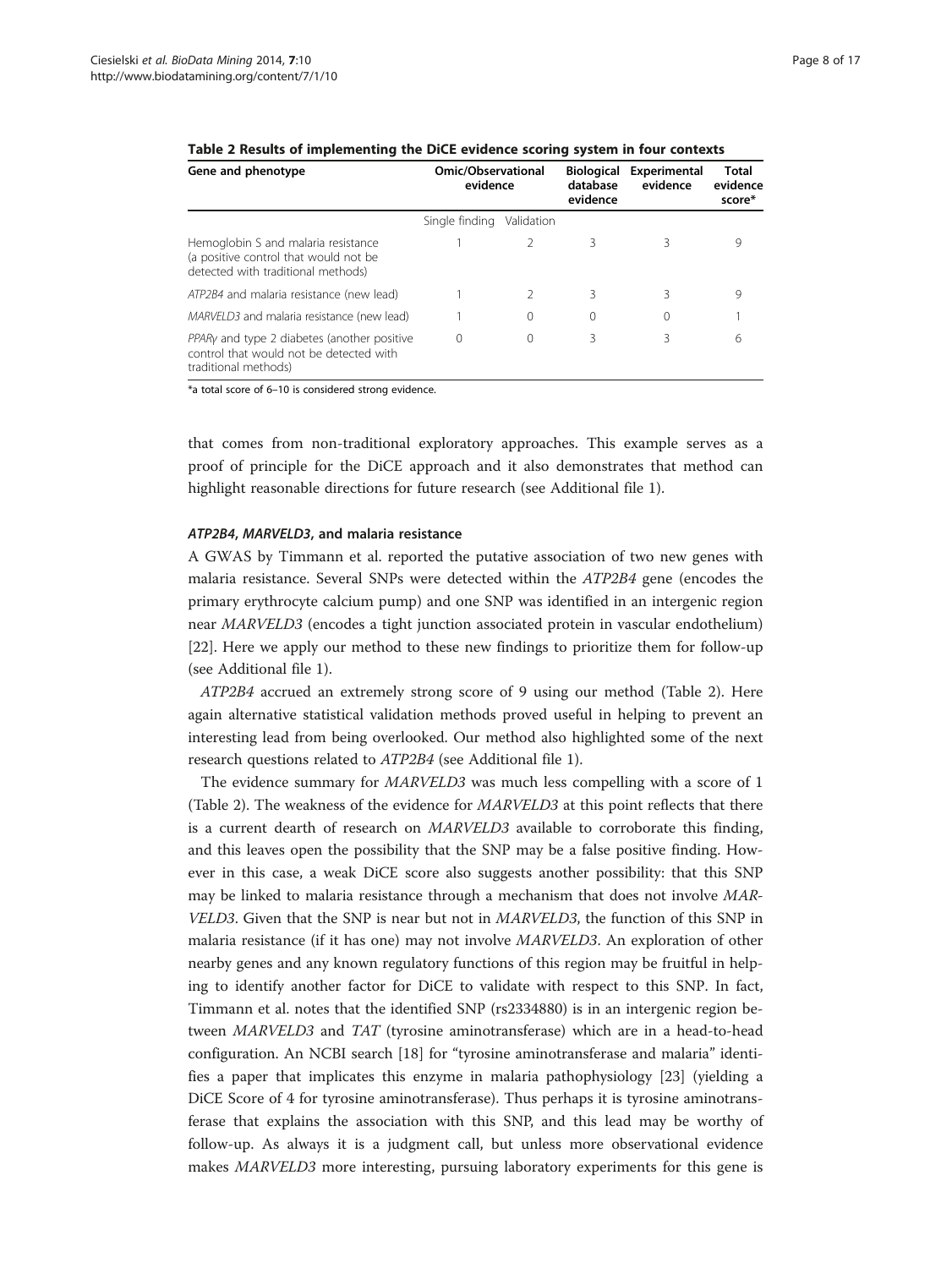probably not warranted at this time. Importantly DiCE implementation has helped us to think systematically about the available data and it can point to next steps even when it does not point to strong conclusions.

We would argue that Timman et al. alone does not provide compelling evidence for the involvement of either ATP2B4 or MARVELD3 in the pathogenesis of severe malaria. Importantly, taking a single validation approach in this case does not allow these leads to be distinguished. If one only considered the p-values, these leads would be almost impossible to differentiate in terms of their relative likelihood of being etiologically relevant, because the p-values for the SNPs in  $ATP2B4$  (6.1 × 10<sup>-9</sup>, 1.5 × 10<sup>-8</sup>,  $2.1 \times 10^{-8}$ ,  $5.1 \times 10^{-8}$ ,  $3.4 \times 10^{-8}$ ) and the SNP near *MARVELD3* (3.9  $\times$  10<sup>-8</sup>) are very similar. However, our simple process quickly characterized these two new leads and revealed which is currently more worthy of follow-up based on the available diverse evidence. The evidence for ATP2B4 is strong and suggests specific new laboratory experiments, but the evidence for MARVELD3 is weak, and therefore provides less motivation for follow-up efforts at this point. The strong performance of our method in the context of a very well established predictor of malaria resistance, Hemoglobin S, serves as a positive control (method validation), and this further suggests that the conclusions about ATP2B4 and MARVELD3 should be useful.

As we pointed out earlier the diverse evidence for MARVELD3 may be weak because it has not been collected; we do not have much evidence for what we have not explicitly studied. Thus, in this case DiCE cannot provide strong evidence either way, and this is appropriate, as we would argue that strong evidence does not exist in the absence of diverse validation. However, its implementation has suggested future steps: 1) explore potential functions of this SNP that do not involve MARVELD3 (there is evidence that tyrosine aminotransferase may explain the association between malaria and this SNP [[23\]](#page-15-0)), or 2) see if MARVELD3 is detected in the next genomic screen for malaria resistance. The low DiCE score would indicate for most researchers that MAR-VELD3 is not worthy of immediate laboratory follow-up. However, a researcher who already has a well characterized vascular endothelium model in their laboratory may find it worthwhile to make a MARVELD3 knockout without additional evidence, simply because the activation energy is low for them. For other researchers, additional omic validation and some informatic evidence would likely be required to make this finding worthy of laboratory investigations.

## PPARγ and type 2 diabetes

Traditional validation has also proven to have limitations in type 2 diabetes research. In 2007 Williams et al. [[24](#page-15-0)] noted that the well-established target of an entire class of type 2 diabetes drugs (PPARγ [[25\]](#page-15-0)) would not have been identified de novo by 3 GWA studies published that year [\[26-28](#page-15-0)] if traditional methods of GWAS validation were rigidly followed. The p-values for rs1801282 in the three studies were 0.019, 0.0013, and 0.0014, none of which coming close to traditional genome wide significance levels (in fact, in one of the discovery scans the index SNP had a p value of 0.83). However, the ORs were consistent (1.09 [95% CI: 1.01-1.16], 1.23 [95% CI: 1.09-1.41], 1.20 [95% CI: 1.07-1.33]), and a meta-analysis of the three studies, most likely pursued because the PPARγ locus was already known based on non-GWAS-based evidence [[25](#page-15-0)], yielded a small p-value, though it was still not genome wide significant ( $p = 1.7 \times 10^{-6}$ ). In other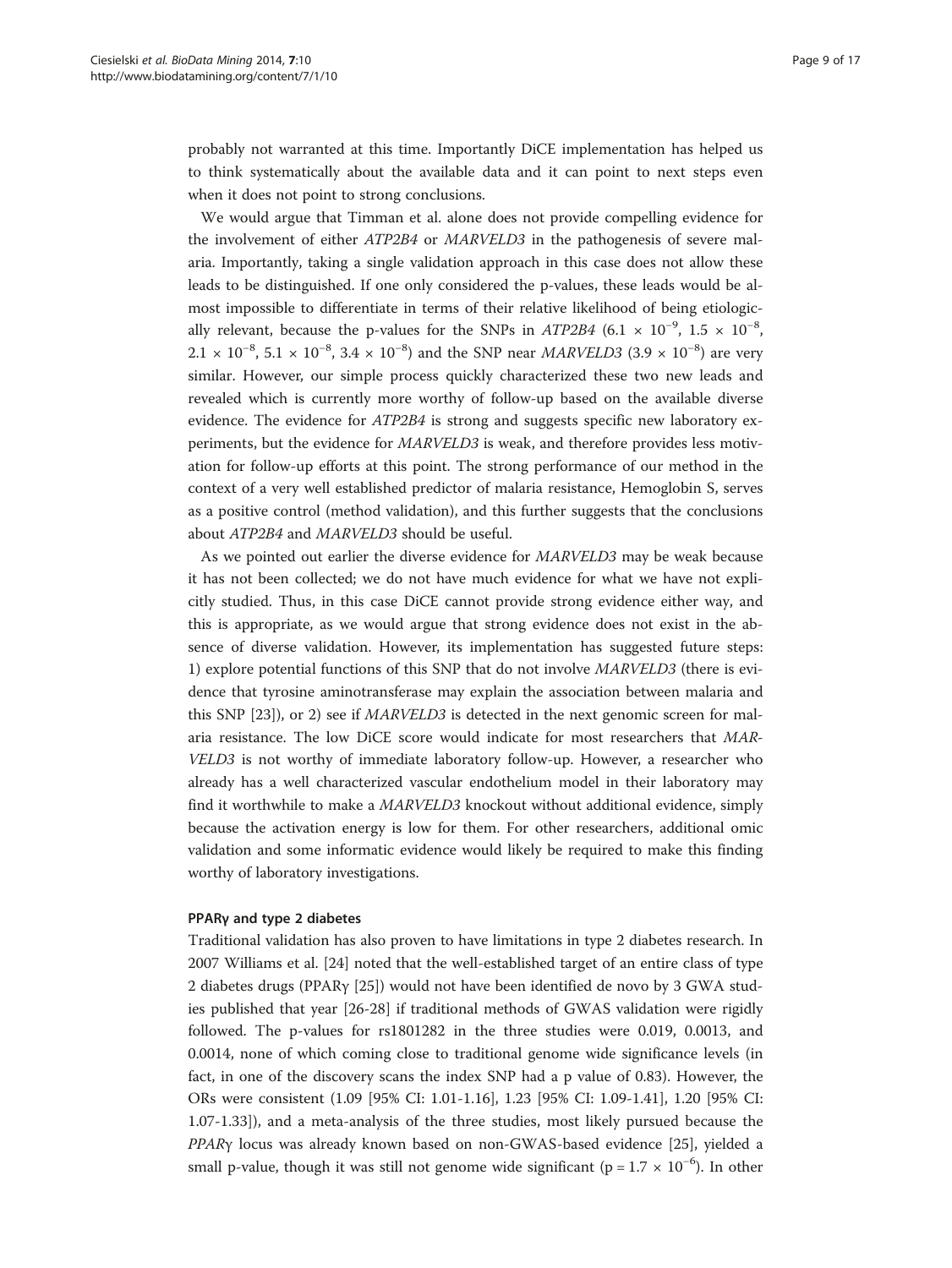words, an enormous amount of expensive GWAS research would not have led us to this type 2 diabetes drug target without some augmentation of traditional validation processes. However, if we apply DiCE, the method correctly characterizes the evidence for the biological relevance of PPARγ as strong.

Evidence for PPARγ in type 2 diabetes achieved a score of 6 (Table [2](#page-7-0) and Additional file [1\)](#page-14-0). A score of 6 is strong evidence for the involvement of  $PPAR<sub>V</sub>$ , and because we already know its importance in type 2 diabetes therapy, this example serves to validate DiCE. Here we again demonstrate that adding the DiCE validation framework can allow for the detection biologically important signals where standard approaches to validation fail. The example of  $PPAR\gamma$  in type 2 diabetes also illustrates that it may be worthwhile to gather additional evidence on all hits with a p-value  $< 0.05$  (or even  $p < 0.1$ ). Furthermore, there is published evidence from the International Multiple Sclerosis Genetics Consortium which demonstrates that this type of comprehensive validation effort can be very fruitful [\[29](#page-15-0)]. If one is interested in filtering a large list of nominally significant findings ( $p < 0.05$ ) to identify a subset most worthy of follow-up, instead of characterizing the evidence for a single finding, our flexible scoring system can be utilized in this setting as well. There will be many hits to follow-up for most complex diseases, but these efforts should be worthwhile because DiCE allows us to better interpret omic data in light of other biologically relevant signals.

# **Discussion**

In this paper we have proposed a supplemental analytic framework (DiCE) to improve discovery and validation performance in omic research settings such as GWAS. This method promotes the collection of diverse evidence in order to leverage its inherent resistance to the systematic failings that are possible with single approaches. Additionally it allows for the coordination of varied evidence to effectively guide future research. We have also illustrated the validity and utility of the DiCE strategy using four case studies: two proof of principle examples and two exploratory examples. The proposed scoring system is subjective, as is a nominal p of 0.05, but it accomplishes the major goal of combining multiple data types into a unified framework for evidence assessment.

R.A. Fisher, the father of p-value based inference, provides us with evidence that the application of a thoughtful yet subjective convention can be very productive. He did not view the 5 % false positive rate threshold as an immutable postulate but rather as a convenient evidence benchmark that could guide scientific decision making [[30,31\]](#page-15-0). "If P is between 0.1 and 0.9 there is certainly no reason to suspect the hypothesis tested. If it is below 0.02 it is strongly indicated that the hypothesis fails to account for the whole of the facts. We shall not often be astray if we draw a conventional line at  $0.05...$ " [[32](#page-15-0)] Thus, much of our biomedical research progress in the last 80 years has been based on a metric that is subjective and imperfect, but useful. We propose that we can address some of these imperfections and better identify important biological results by considering additional carefully chosen guidelines.

The overall objective of DiCE is to encourage the collection of data in several categories, since no single category is typically necessary or sufficient to supply compelling evidence of causation. With this method if one category of evidence is unavailable or biased the direction of future research will not necessarily be deleteriously altered. In addition, this approach depends on interdisciplinary coordination,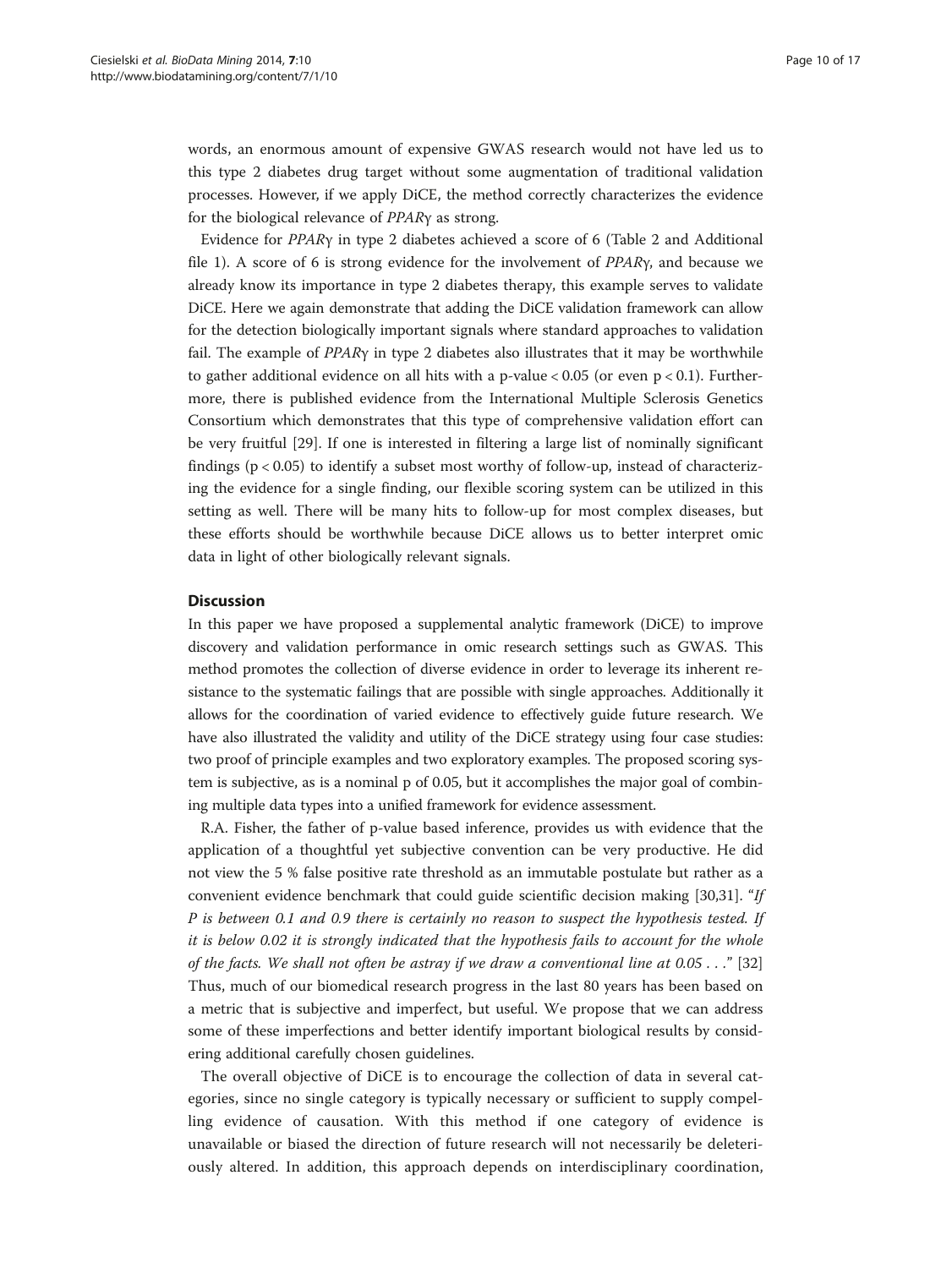which can build bridges among researchers from disparate fields, improving the speed and quality of discovery.

Of course, as with any approach to evidence synthesis the efficacy of this method will depend on the quality of the available prior studies and their annotation as well as the technology used to access this information. The utility of this strategy will be limited where relevant information does not exist, is derived from flawed studies, or is difficult to access. Researchers with expertise in the relevant subject matter and methodologies should be consulted when the value of a piece of evidence is in question. Furthermore, Chanock et al. 2007 provides a detailed list of considerations to help guide researchers when making study quality assessments [\[1](#page-15-0)]. These judgments may be particularly important in the context of low quality omic studies that could provide a poor foundation for directing further inquiry. Essentially, this approach will be useful where it is thoughtfully applied. Furthermore, with the advent of modern text-mining methods this approach can be semi-automated for use in high throughput examination of multiple findings prior to human interpretation.

Widespread application of DiCE also has the potential to increase the credibility of biomedical research by appropriately conveying uncertainty to all audiences and increasing likelihood that highly publicized findings will have biological relevance. Reviewers and editors may still require a specific level of statistical evidence (e.g.  $p < 5 \times$ 10−<sup>8</sup> ), but with the addition of a DiCE score both significant and non-significant pvalues can be better contextualized in terms of their likelihood of having biological relevance in the pathophysiology of interest. Published findings will be as accessible as they were before DiCE, but bold interpretation, publicity, and translation attempts will be hard to defend in the context of a low DiCE score. A DiCE score can allow readers to quickly gauge the corroborating evidence from beyond the paper they are reading, and a low DiCE score can encourage the lay press to include appropriate caveats in their reports or to wait until the evidence is stronger before reporting. If a preliminary finding is exciting and diverse evidence has not been collected, a low DiCE score should encourage researchers to collect the remaining evidence without delay, and thus the quality of the finding should be quickly ascertained. Thus DiCE scores can be expected to have a dynamic and productive interplay with the literature. Overall, this method should improve the research dissemination process by providing a simple metric for journals, researchers, the media, and the general public to better vet findings. Further, by providing a diverse range of evidence, a wider range of domain experts can weigh in on scientific findings, rather than with the current scenario where most results are reported to and evaluated by a very specific group of domain experts. This should promote the broad evaluation and sharing of a given set of results, allowing for better guidance and coordination future research directions.

## Logistics: DiCE scores can be quickly added and easily incorporated into any GWAS report

DiCE is designed to provide information that complements standard statistical validation methods. Thus DiCE can be used to systematically characterize GWAS significant hits to assess for the likelihood of false positive conclusions and suggest future research directions. It can also be used to characterize a small number of sub-threshold statistical associations (e.g. those with the 10 smallest sub-threshold p-values) to assess for the likelihood of false negative conclusions. The utility of DiCE may be expanded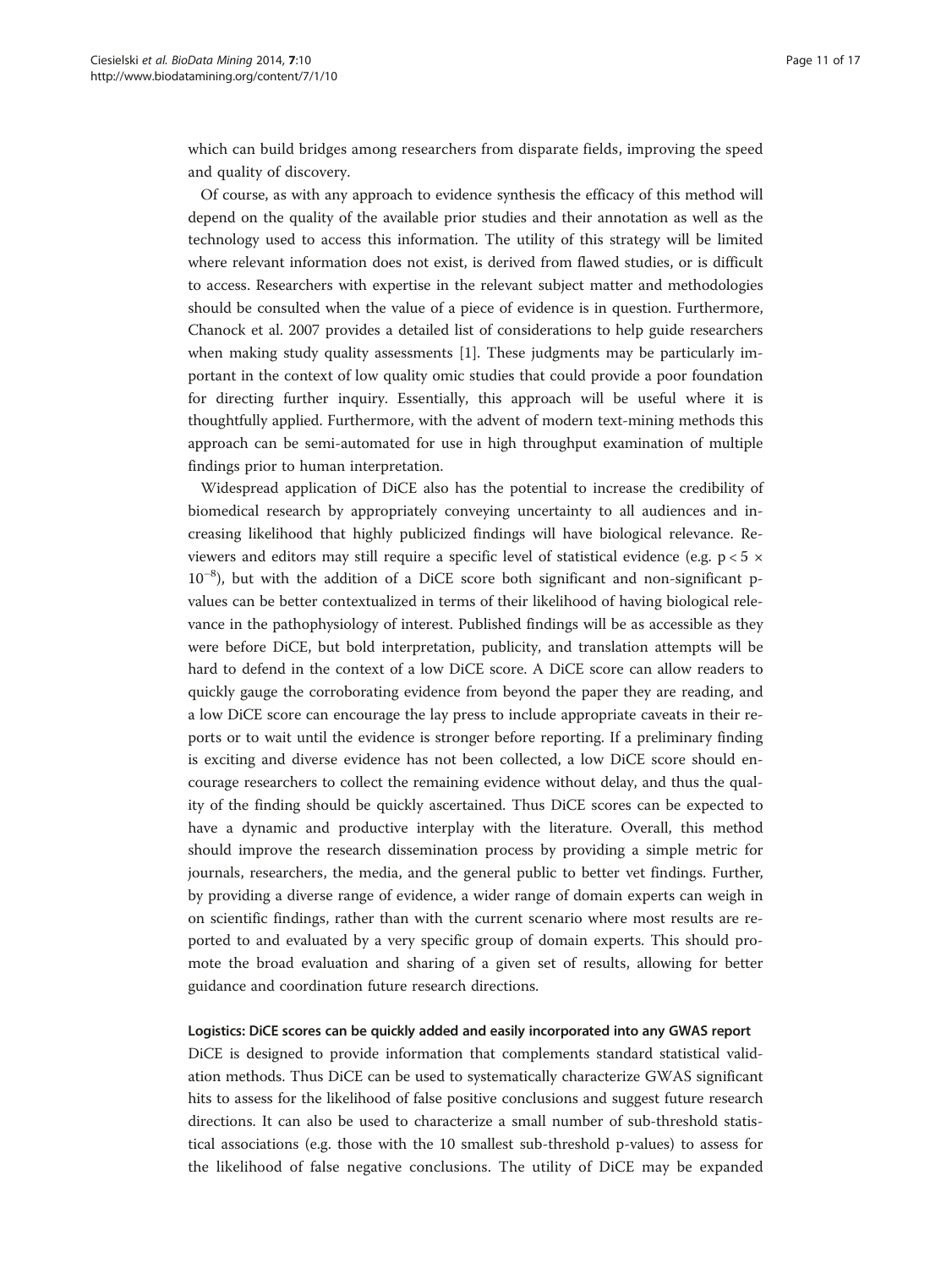with the development of semi-automated procedures for calculating DiCE scores. With semi-automated implementation protocols DiCE could be applied to all nominally significant GWAS findings to detect possible false negative conclusions in this larger group.

# Why allow for omic analytic strategies that do not adhere to rigid multiple testing adjustments?

Strict multiple testing correction results in the inefficient use of expensive data. Omics technologies such as GWAS can produce a list of candidate factors enriched for answers, but they cannot produce a list of answers. Our traditional omic analytic methods for the discovery of factors influencing pathology implicitly assume that complex diseases have simple etiologies (i.e. no covariates or interactions will affect independent validation), and that observational data is virtually devoid of cryptic bias, confounding, and measurement error. If we strictly adhere to simplistic models, we will fail to access the substantial amount of knowledge that is embedded in findings that fail standard validation.

The desire to require extremely small p-values flows, in part, from the laudable aspiration to reduce the number of false positive findings. However, this approach increases the likelihood of false negative conclusions, the cost of which is not trivial. The requirement of very small p-values also reflects the expectation that simple answers will flow from omic tools. We use significance thresholds that give us a small number of answers to consider, and squeeze datasets so tightly that only the most extreme findings are considered valid. Accepted omic results may only be this extreme from a combination of true effects and chance. To obtain a GWAS significant result, one needs: 1) a large effect size; 2) a precise effect estimate; or 3) luck. Large effect sizes are uncommon in complex disease; therefore, we attempt to increase the precision of estimates with large sample sizes (which may be counterproductive if heterogeneity is increased when adding participants). However, we often depend on the luck of the draw (cf. "winners curse") [\[33,34\]](#page-15-0), when we insist on extreme levels of certainty from a single analysis.

It should also be noted here that the rationale behind multiple testing adjustments and their use in certain contexts has been exposed to important criticisms in the last 25 years [[35](#page-15-0)]. In 1990 Kenneth Rothman proposed that attempting to reduce the number of false positive findings with multiple testing adjustments can hinder observation and impede the advancement of science. "An association that would have been interesting to explore if examined alone can thus be converted to one that is worth much less attention if judged by the criteria based on [multiple comparison] adjustments. Since other associations in the set of comparisons may have no bearing on the one in question, the upshot is that irrelevant information from the data can diminish the informativeness of an association of possible interest."

With the advent of omic research designs, and the development of new options for multiple testing adjustment, Rothmans's analysis has become even more important, and a number of authors have extended his comments, including Bender and Lange [\[36\]](#page-15-0): " ... in exploratory studies without prespecified hypotheses there is typically no clear structure in the multiple tests, so an appropriate multiple test adjustment is difficult or even impossible. Hence we prefer that data of exploratory studies are analyzed without multiplicity adjustment . . . To confirm these results, the corresponding hypotheses have to be tested in confirmatory studies."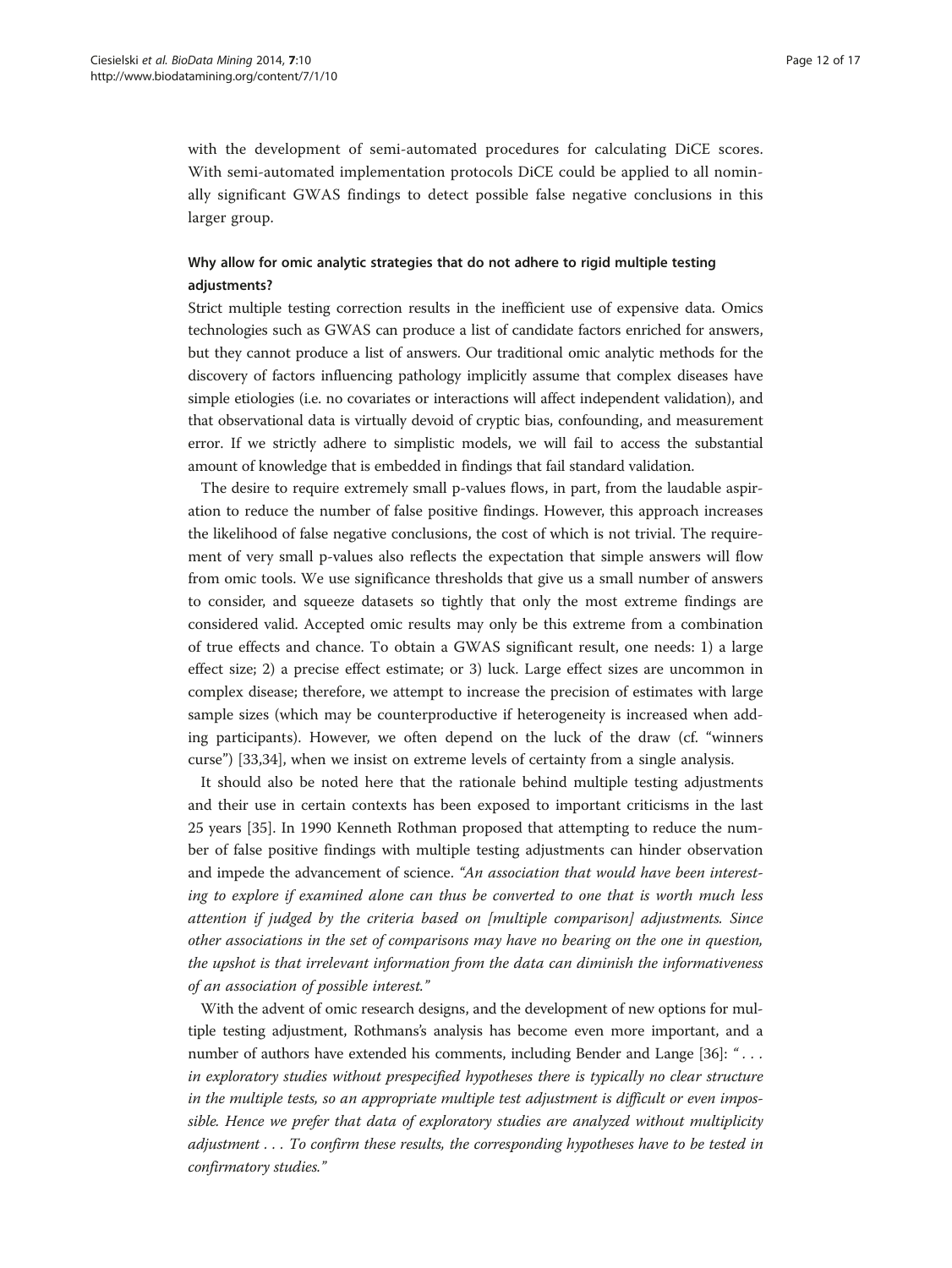Recently, Williams and Haines revisited and extended these lines of thought [[8\]](#page-15-0). They emphasized that relative importance of type I and type II error is dependent on the stage of the research, and that requiring both multiple testing correction and independent validation causes an unacceptable number of meaningful leads to be ignored. If one is early in the discovery process and has the capacity to gather follow-up evidence then type II errors should be of greater concern because the type I errors will be corrected but the type II errors will not be. "We argue that when examining an array of nominally positive findings, statistical stringency alone does not permit us to determine which findings are by chance and which are not, and therefore, setting too stringent cutoff for Type I error criterion for association decreases power to find real associations."

DiCE further extends these ideas by emphasizing that the processes of validation should be dependent on diverse evidence, because this better addresses the type I/type II error problem, as well as other recognized and unrecognized weaknesses of omic analyses. With this method we have not abandoned our concern for type I error. We still value the evidence that comes from small p-values and rely on independent confirmation, but we now deliberately acknowledge the importance of type II errors and proactively attempt to reduce them.

To the extent that our approach streamlines the consideration of diverse convergent evidence, it can speed up the progression from omic findings to interventions.

#### Comparison of DiCE to existing procedures for knowledge integration

DiCE is a semiformal, dynamic heuristic that reflects the strength of available diverse convergent evidence, and it is designed to supplement standard statistical validation procedures. This makes it different from most statistical analytic approaches, but there are some useful comparisons to be made with other methods. In particular, discussing Meta-analysis, Inter-Rater Reliability, and Inference Ranking techniques should help to contextualize the role of DiCE in high throughput genetic research.

In genetic research meta-analysis typically utilizes fixed effect models to integrate information from multiple observational studies to estimate a single association magnitude (and p-value) for a given SNP [[37](#page-15-0)]. Thus, it is most useful when the association magnitude for a given variable is effectively universal (i.e. not context dependent). In contrast, DiCE scores integrate available information from observational studies, biological databases, and experiments to provide a structured assessment of the likelihood of biological relevance of a given SNP. This is very useful information when the observed association magnitudes vary by context (genetic or environmental background), or the observational studies share a consistent bias that generates a precise yet inaccurate association magnitude.

The fixed effect meta-analyses typically used in discovery genomics settings obtain a single omnibus effect estimate by assuming the heterogeneity of effect size is due to random error [[37](#page-15-0)]. However, we know that context dependent associations and differential biases can also generate heterogeneity. Thus, this assumption may often be unreasonable, and there is a need for discovery approaches that have utility when the effect size variation is not due to random error. Random effect meta-analyses can better account for population specific heterogeneity but they still yield one "average" association magnitude, and they likely won't clarify if the heterogeneity is due to context dependent effect sizes or differential biases. However, DiCE should have utility in these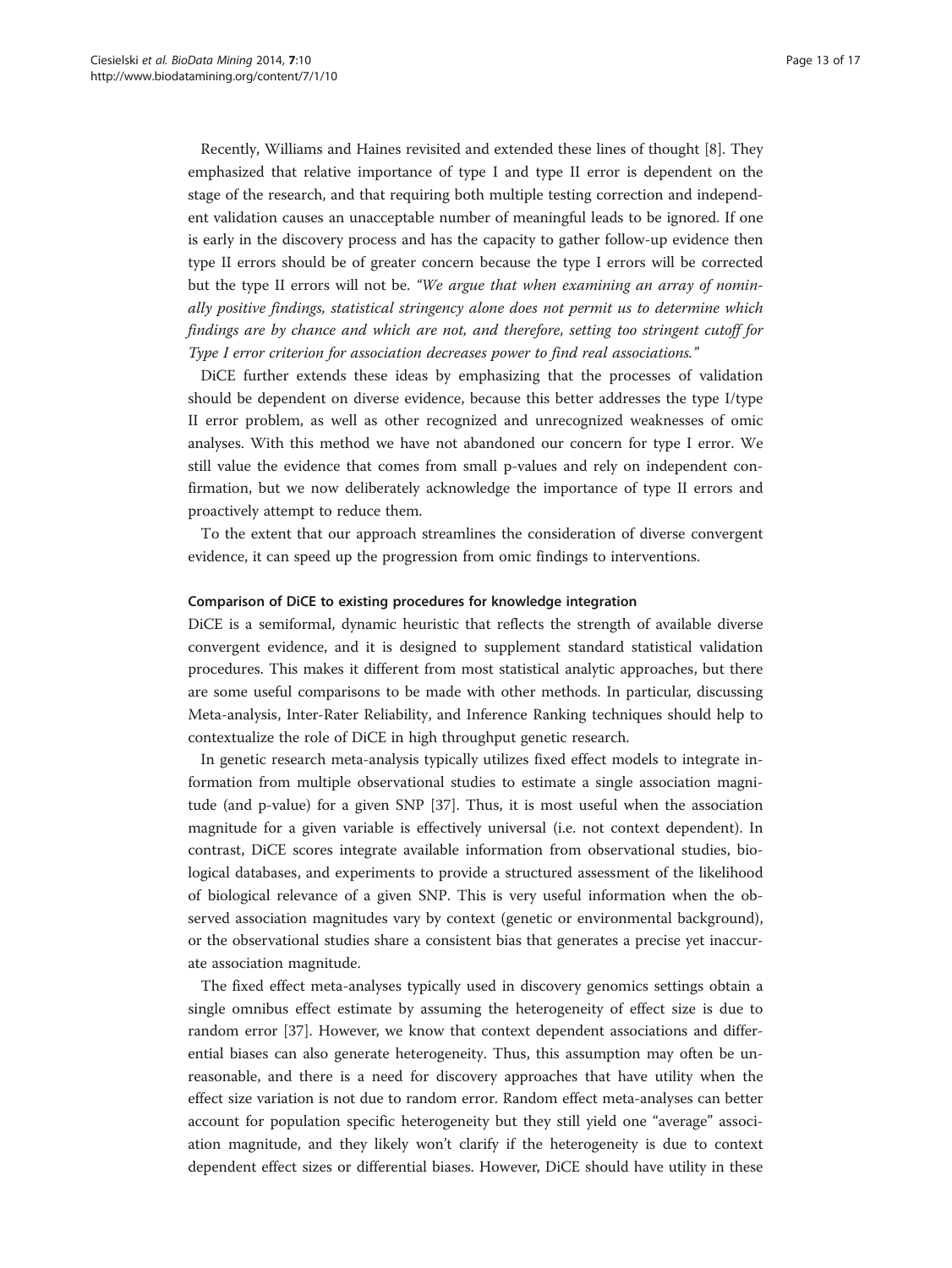settings because the DiCE score is unlikely to be elevated when significant omic findings are driven purely by bias or random error. A high DiCE score in the context of heterogeneous omic study results suggests that the significant associations may be due to a true context dependent association rather than random error or differential bias. A low DiCE score in this setting suggests that random error or differential bias may have generated the significant associations, or that relevant informatic/experimental evidence has not yet been collected.

Conceptually the DiCE score is similar to an ordinal inter-rater reliability (IRR) metric [\[38](#page-16-0)] in a setting where there are 3 "raters": omics, informatics, and experiments. Each "rater" provides an assessment: found any evidence of biological relevance or found no evidence of biological relevance. More concordant responses result in a higher DiCE score. Important comparisons can also be made with inference ranking systems from Environmental Health and high-throughput Toxicology. Because it is not currently feasible for researchers to thoroughly assess the safety of every chemical that humans may be exposed to, researchers must prioritize their efforts to identify chemicals likely to pose the greatest risk to public health based on currently available evidence. In this setting, integrating diverse evidence into a rank score helps guide the direction of future research as well as facilitate science communication and decision making [[39](#page-16-0),[40](#page-16-0)]. Thus, diverse evidence based prioritization systems have established their utility in an analogous high throughput data setting. Furthermore, approaches that leverage convergent evidence have already shown some utility in guiding genetic analyses [\[41-44](#page-16-0)], and now DiCE expands this concept and provides an accessible protocol that should facilitate its wider use.

#### Conclusion: Diversify validation strategies to advance the progress of research

In this paper we present a new method (DiCE) for improving the detection and validation of relevant biological signals in omic data by proactively considering diverse evidence. This approach provides a chance to strengthen our validation strategies and advance the progress of research. We argue that DiCE, when properly implemented, should leverage multidisciplinary information to reduce rates of both false positive and false negative conclusions. Standard validation protocols implicitly assume that there is one truth (i.e. a marginal finding) and it will be discoverable no matter what the contextual background (covariates, biases, confounding). Furthermore, these validation procedures, when used in isolation, can lead to incorrect conclusions when there is a consistent bias in the observational studies. Therefore, many causal factors will go unnoticed and some meaningless "hits" may be overinterpreted without the development of additional validation approaches, such as DiCE.

The utility of gathering diverse classes of evidence in the context of complex disease research is not a new idea [\[45\]](#page-16-0), but in current research practice the simplicity and allure of rigid statistical criteria often overshadows this basic concept. We should not forget that statistical criteria are very important tools but not substitutes for more complete scientific investigation and reasoning. Our framework is designed to promote this kind of comprehensive scientific reasoning. The recent improvements in observational research technologies/algorithms, informatics/systems biology resources, and laboratory based disease models have the potential to greatly advance research efficiency and productivity, if thoughtfully coordinated. These guidelines should promote the synergy that will allow these technologies to deliver on their promises.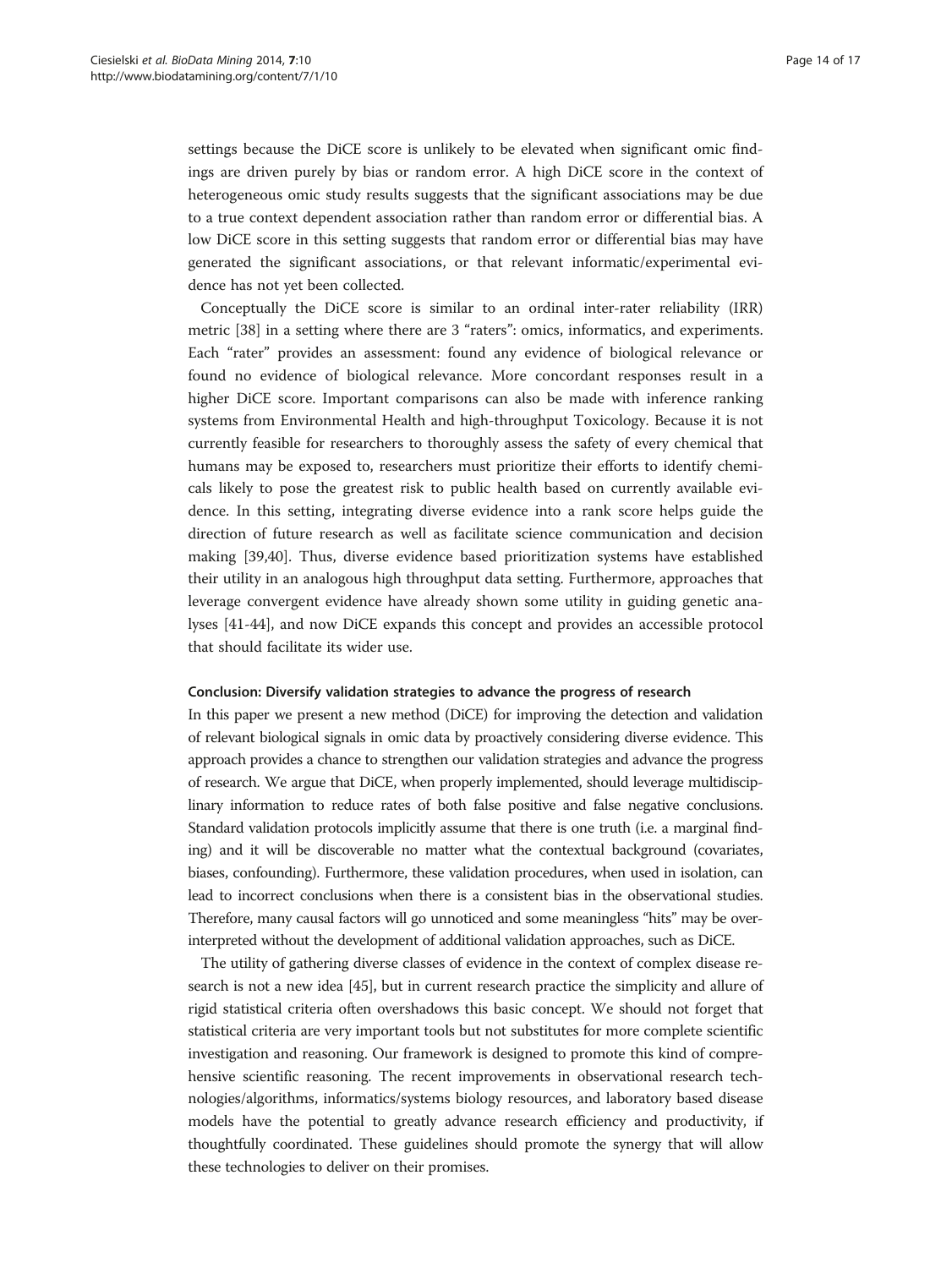## <span id="page-14-0"></span>Definition of terms as used here

#### Replication

An attempt to assess the consistency of association by trying to repeat the results in an independent sample from the original population with the same analytic approach [[2\]](#page-15-0).

#### Validation

An attempt to assess the consistency and generalizability of association by trying to repeat the results in an independent sample from a different population using either the same analytic method or a different approach [\[2](#page-15-0)].

## Cofactor

A component cause or causal cofactor (e.g. biological factors that physically interact to generate pathogenic mechanisms). Component causes are factors that are insufficient to cause disease by themselves but can help cause disease when they occur with other component causes. For more details see [\[46\]](#page-16-0).

## Covariate

A variable that may impact the estimated association between the variable of primary interest and the outcome (via confounding, interaction, and etc.) A covariate may have this impact through causal or non-causal (correlational) relationships. If not properly considered in the analysis covariates may generate bias in the estimated association between the variable of primary interest and the outcome. Cofactors are covariates that may influence estimated associations through causal mechanisms.

## Additional file

[Additional file 1:](http://www.biomedcentral.com/content/supplementary/1756-0381-7-10-S1.docx) Implementation examples for the Diverse Convergent Evidence (DiCE) Scoring System.

#### Abbreviations

GWAS: Genome-wide association studies.

#### Competing interests

The authors declare that they have no competing interest.

#### Authors' contributions

This paper evolved out of discussions at the EDGE 2013 conference organized by MDR and JHM. TC drafted the manuscript and proposed the scoring methodology which developed as a product of exchanges with the co-authors. SP and MW drafted the figures. NK and SMW provided editorial and intellectual content review. All co-authors provided important input or feedback. All authors read and approved the final manuscript.

#### Acknowledgements

The authors would like to thank Suzy Unger for her work in orchestrating the EDGE conference. This work was supported by: 5R01 LM010040-02, U19 HL065962-10, U01 HG006389, U01 HG006385, R01 LM010098, LM009012, EY022300, and P20 GM103534. For RS: This work was supported by Public Health Service award T32 GM07347 from the National Institute of General Medical Studies for the Vanderbilt Medical-Scientist Training Program.

#### Author details

<sup>1</sup>Department of Genetics, Geisel School of Medicine at Dartmouth, Hanover, NH 03755, USA. <sup>2</sup>Institute for Quantitative Biomedical Sciences, Dartmouth College, Hanover, NH 03755, USA. <sup>3</sup>Center for Systems Genomics, Pennsylvania State University, University Park, PA 16802, USA. <sup>4</sup>Department of Biochemistry & Molecular Biology, Pennsylvania State University, University Park, PA 16802, USA. <sup>5</sup>Center for Human Genetics Research, Vanderbilt University, Nashville, TN 37232-0700, USA. <sup>6</sup>Community and Family Medicine, Section of Biostatistics & Epidemiology, Geisel School of Medicine, Hanover, NH 03766, USA.

Received: 18 September 2013 Accepted: 8 June 2014 Published: 30 June 2014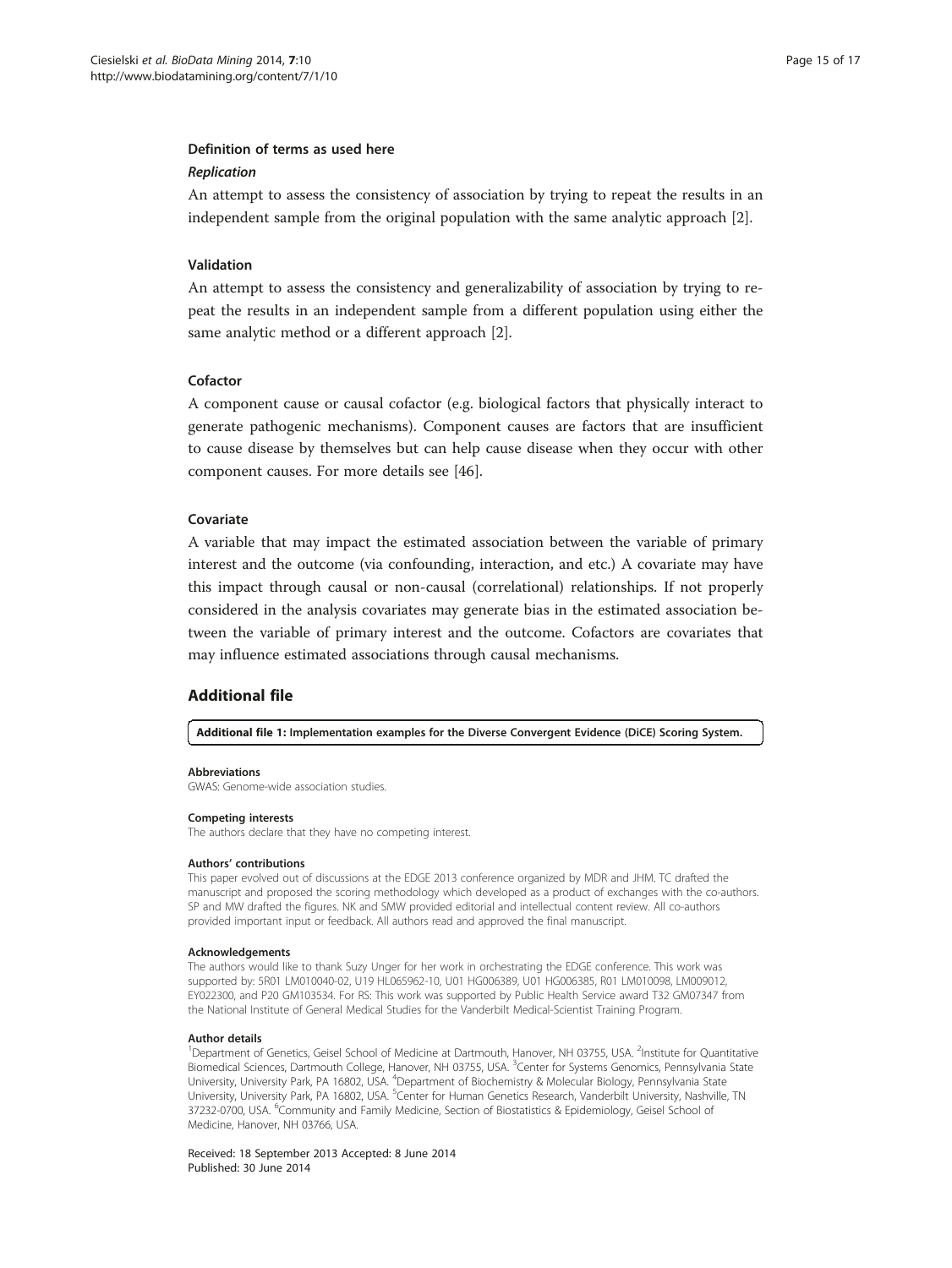#### <span id="page-15-0"></span>References

- 1. Chanock SJ, Manolio T, Boehnke M, Boerwinkle E, Hunter DJ, Thomas G, Hirschhorn JN, Abecasis G, Altshuler D, Bailey-Wilson JE, Brooks LD, Cardon LR, Daly M, Donnelly P, Fraumeni JF Jr, Freimer NB, Gerhard DS, Gunter C, Guttmacher AE, Guyer MS, Harris EL, Hoh J, Hoover R, Kong CA, Merikangas KR, Morton CC, Palmer LJ, Phimister EG, Rice JP, Roberts J, et al: Replicating genotype-phenotype associations. Nature 2007, 447:655–660.
- 2. Igl BW, Konig IR, Ziegler A: What do we mean by 'replication' and 'validation' in genome-wide association studies? Hum Hered 2009, 67:66–68.
- 3. Ioannidis JP: Why most published research findings are false. PLoS Med 2005, 2:e124.
- 4. Ioannidis JP: Microarrays and molecular research: noise discovery? Lancet 2005, 365:454-455.
- 5. Tyler AL, Asselbergs FW, Williams SM, Moore JH: Shadows of complexity: what biological networks reveal about epistasis and pleiotropy. Bioessays 2009, 31:220–227.
- 6. Greene CS, Penrod NM, Williams SM, Moore JH: Failure to replicate a genetic association may provide important clues about genetic architecture. PLoS One 2009, 4:e5639.
- 7. Liu YJ, Papasian CJ, Liu JF, Hamilton J, Deng HW: Is replication the gold standard for validating genome-wide association findings? PLoS One 2008, 3:e4037.
- 8. Williams SM, Haines JL: Correcting away the hidden heritability. Ann Hum Genet 2011, 75:348-350.
- Zaykin DV, Zhivotovsky LA: Ranks of genuine associations in whole-genome scans. Genetics 2005, 171:813-823. 10. Daumer M, Held U, Ickstadt K, Heinz M, Schach S, Ebers G: Reducing the probability of false positive research findings
- by pre-publication validation experience with a large multiple sclerosis database. BMC Med Res Methodol 2008, 8:18. 11. Malley JD, Dasqupta A, Moore JH: The limits of p-values for biological data mining. BioData Min 2013, 6:10.
- 
- 12. Nuzzo R: Scientific method: statistical errors. Nature 2014, 506:150–152.
- 13. Hill AB: The environment and disease: association or causation? Proc R Soc Med 1965, 58:295-300.
- 14. Phillips CV, Goodman KJ: The missed lessons of Sir Austin Bradford Hill. Epidemiol Perspect Innov 2004, 1:3. 15. Dudbridge F, Gusnanto A: Estimation of significance thresholds for genomewide association scans.
- Genet Epidemiol 2008, 32:227–234.
- 16. PubMed. [\[http://www.ncbi.nlm.nih.gov/pubmed/\]](http://www.ncbi.nlm.nih.gov/pubmed/)
- 17. GEO: Gene Expression Omnibus. [<http://www.ncbi.nlm.nih.gov/geo/>]
- 18. NCBI: National Center for Biotechnology Information. [[http://www.ncbi.nlm.nih.gov/\]](http://www.ncbi.nlm.nih.gov/)
- 19. KEGG: Kyoto Encyclopedia of Genes and Genomes. [\[http://www.genome.jp/kegg/](http://www.genome.jp/kegg/)]
- 20. GO: The Gene Ontology. [[http://www.geneontology.org/\]](http://www.geneontology.org/)
- 21. Jallow M, Teo YY, Small KS, Rockett KA, Deloukas P, Clark TG, Kivinen K, Bojang KA, Conway DJ, Pinder M, Sirugo G, Sisay-Joof F, Usen S, Auburn S, Bumpstead SJ, Campino S, Coffey A, Dunham A, Fry AE, Green A, Gwilliam R, Hunt SE, Inouye M, Jeffreys AE, Mendy A, Palotie A, Potter S, Ragoussis J, Rogers J, Rowlands K, et al: Genome-wide and fine-resolution association analysis of malaria in West Africa. Nat Genet 2009, 41:657-665.
- 22. Timmann C, Thye T, Vens M, Evans J, May J, Ehmen C, Sievertsen J, Muntau B, Ruge G, Loag W, Ansong D, Antwi S, Asafo-Adjei E, Nguah SB, Kwakye KO, Akoto AO, Sylverken J, Brendel M, Schuldt K, Loley C, Franke A, Meyer CG, Agbenyega T, Ziegler A, Horstmann RD: Genome-wide association study indicates two novel resistance loci for severe malaria. Nature 2012, 489:443–446.
- 23. Gauci R, Bennett D, Clark IA, Bryant C: The induction of tyrosine aminotransferase activity and its use as an indirect assay for endotoxin in mice infected with Plasmodium vinckei petteri. Int J Parasitol 1982, 12:279-284.
- 24. Williams SM, Canter JA, Crawford DC, Moore JH, Ritchie MD, Haines JL: Problems with genome-wide association studies. Science 2007, 316:1840–1842.
- 25. Lehmann JM, Moore LB, Smith-Oliver TA, Wilkison WO, Willson TM, Kliewer SA: An antidiabetic thiazolidinedione is a high affinity ligand for peroxisome proliferator-activated receptor gamma (PPAR gamma). *J Biol Chem* 1995, 270:12953–12956.
- 26. Saxena R, Voight BF, Lyssenko V, Burtt NP, De Bakker PI, Chen H, Roix JJ, Kathiresan S, Hirschhorn JN, Daly MJ, Hughes TE, Groop L, Altshuler D, Almgren P, Florez JC, Meyer J, Ardlie K, Bengtsson Bostrom K, Isomaa B, Lettre G, Lindblad U, Lyon HN, Melander O, Newton-Cheh C, Nilsson P, Orho-Melander M, Rastam L, Speliotes EK, Taskinen MR, Tuomi T, et al: Genome-wide association analysis identifies loci for type 2 diabetes and triglyceride levels. Science 2007, 316:1331–1336.
- 27. Scott LJ, Mohlke KL, Bonnycastle LL, Willer CJ, Li Y, Duren WL, Erdos MR, Stringham HM, Chines PS, Jackson AU, Prokunina-Olsson L, Ding CJ, Swift AJ, Narisu N, Hu T, Pruim R, Xiao R, Li XY, Conneely KN, Riebow NL, Sprau AG, Tong M, White PP, Hetrick KN, Barnhart MW, Bark CW, Goldstein JL, Watkins L, Xiang F, Saramies J, et al: A genome-wide association study of type 2 diabetes in Finns detects multiple susceptibility variants. Science 2007, 316:1341-1345.
- 28. Zeggini E, Weedon MN, Lindgren CM, Frayling TM, Elliott KS, Lango H, Timpson NJ, Perry JR, Rayner NW, Freathy RM, Barrett JC, Shields B, Morris AP, Ellard S, Groves CJ, Harries LW, Marchini JL, Owen KR, Knight B, Cardon LR, Walker M, Hitman GA, Morris AD, Doney AS, McCarthy MI, Hattersley AT: Replication of genome-wide association signals in UK samples reveals risk loci for type 2 diabetes. Science 2007, 316:1336–1341.
- 29. Consortium IMSG: Comprehensive follow-up of the first genome-wide association study of multiple sclerosis identifies KIF21B and TMEM39A as susceptibility loci. Hum Mol Genet 2010, 19:953-962
- 30. Sterne JA, Davey Smith G: Sifting the evidence-what's wrong with significance tests? BMJ 2001, 322:226–231.
- 31. Fisher RA: The arrangement of field experiments. J Min Agric Great Britain 1926, 33:503-513.
- 32. Fisher RA: Statistical Methods for Research Workers, Volume 80. London: Oliver and Boyd; 1950.
- 33. Kraft P: Curses-winner's and otherwise-in genetic epidemiology. Epidemiology 2008, 19:649-651. discussion 657-648.
- 34. Ioannidis JP, Ntzani EE, Trikalinos TA, Contopoulos-Ioannidis DG: Replication validity of genetic association studies. Nat Genet 2001, 29:306–309.
- 35. Rothman KJ: No adjustments are needed for multiple comparisons. Epidemiology 1990, 1:43-46.
- 36. Bender R, Lange S: Multiple test procedures other than Bonferroni's deserve wider use. BMJ 1999, 318:600–601. 37. Panagiotou OA, Willer CJ, Hirschhorn JN, Ioannidis JP: The power of meta-analysis in genome-wide association studies. Annu Rev Genomics Hum Genet 2013, 14:441-465.